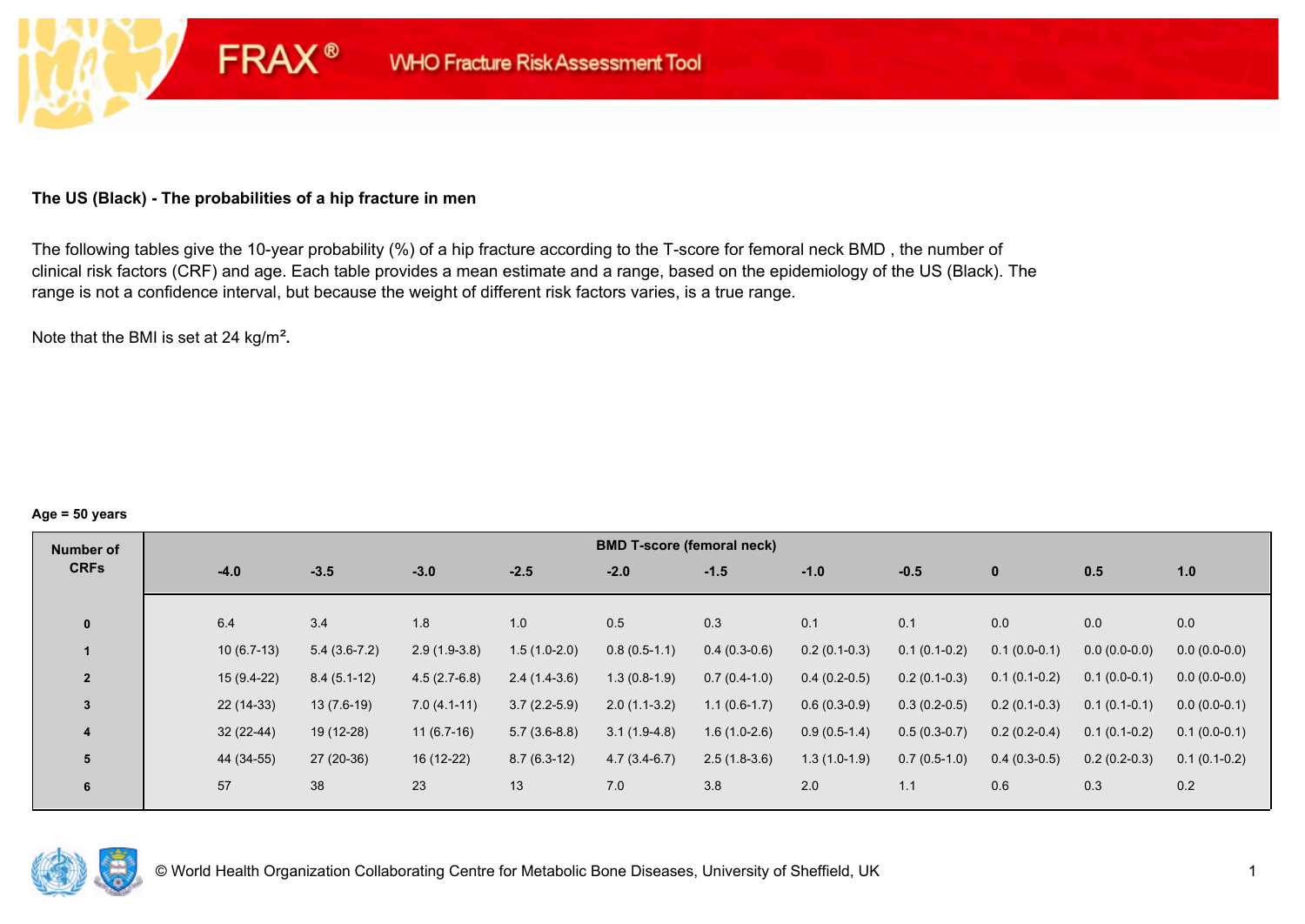# **Age = 55 years**

**FRAX®** 

| Number of      |               |                |                |                | <b>BMD T-score (femoral neck)</b> |                |                |                |                |                |                |
|----------------|---------------|----------------|----------------|----------------|-----------------------------------|----------------|----------------|----------------|----------------|----------------|----------------|
| <b>CRFs</b>    | $-4.0$        | $-3.5$         | $-3.0$         | $-2.5$         | $-2.0$                            | $-1.5$         | $-1.0$         | $-0.5$         | $\mathbf 0$    | 0.5            | 1.0            |
| $\mathbf 0$    | 6.5           | 3.6            | 2.0            | 1.1            | 0.6                               | 0.3            | 0.2            | 0.1            | 0.1            | 0.0            | 0.0            |
|                | $9.9(6.8-12)$ | $5.6(3.8-7.0)$ | $3.1(2.1-3.9)$ | $1.7(1.2-2.1)$ | $0.9(0.6-1.2)$                    | $0.5(0.3-0.6)$ | $0.3(0.2-0.4)$ | $0.2(0.1-0.2)$ | $0.1(0.1-0.1)$ | $0.0(0.0-0.1)$ | $0.0(0.0-0.0)$ |
| $\overline{2}$ | $15(9.5-20)$  | $8.4(5.3-12)$  | $4.7(3.0-6.8)$ | $2.6(1.6-3.8)$ | $1.4(0.9-2.1)$                    | $0.8(0.5-1.2)$ | $0.4(0.3-0.6)$ | $0.2(0.2-0.4)$ | $0.1(0.1-0.2)$ | $0.1(0.1-0.1)$ | $0.0(0.0-0.1)$ |
| 3              | $21(14-30)$   | $13(8.0-18)$   | $7.2(4.5-11)$  | $4.0(2.5-6.0)$ | $2.2(1.4-3.3)$                    | $1.2(0.8-1.9)$ | $0.7(0.4-1.0)$ | $0.4(0.2-0.6)$ | $0.2(0.1-0.3)$ | $0.1(0.1-0.2)$ | $0.1(0.0-0.1)$ |
| 4              | $30(22-41)$   | 18 (13-26)     | $11(7.2-16)$   | $6.0(4.0-9.0)$ | $3.4(2.2-5.1)$                    | $1.9(1.2-2.8)$ | $1.0(0.7-1.6)$ | $0.6(0.4-0.9)$ | $0.3(0.2-0.5)$ | $0.2(0.1-0.3)$ | $0.1(0.1-0.2)$ |
| 5              | 40 (33-51)    | 26 (21-34)     | $15(12-21)$    | $8.9(6.9-12)$  | $5.0(3.9-7.1)$                    | $2.8(2.1-4.0)$ | $1.5(1.2-2.2)$ | $0.9(0.7-1.2)$ | $0.5(0.4-0.7)$ | $0.3(0.2-0.4)$ | $0.2(0.1-0.2)$ |
| 6              | 52            | 35             | 22             | 13             | 7.4                               | 4.2            | 2.3            | 1.3            | 0.7            | 0.4            | 0.2            |

## **Age = 60 years**

| Number of               |        |               |                |                |                | <b>BMD T-score (femoral neck)</b> |                |                |                |                |                |                |
|-------------------------|--------|---------------|----------------|----------------|----------------|-----------------------------------|----------------|----------------|----------------|----------------|----------------|----------------|
| <b>CRFs</b>             | $-4.0$ |               | $-3.5$         | $-3.0$         | $-2.5$         | $-2.0$                            | $-1.5$         | $-1.0$         | $-0.5$         | $\mathbf{0}$   | 0.5            | 1.0            |
| $\mathbf{0}$            | 6.0    |               | 3.5            | 2.1            | 1.2            | 0.7                               | 0.4            | 0.2            | 0.1            | 0.1            | 0.1            | 0.0            |
|                         |        | $8.9(6.3-11)$ | $5.3(3.7-6.3)$ | $3.1(2.2-3.7)$ | $1.8(1.3-2.2)$ | $1.1(0.7-1.3)$                    | $0.6(0.4-0.8)$ | $0.4(0.3-0.4)$ | $0.2(0.2-0.3)$ | $0.1(0.1-0.2)$ | $0.1(0.1-0.1)$ | $0.0(0.0-0.1)$ |
| $\overline{2}$          |        | $13(8.8-17)$  | $7.9(5.2-11)$  | $4.7(3.1-6.4)$ | $2.8(1.8-3.8)$ | $1.6(1.1-2.2)$                    | $1.0(0.6-1.3)$ | $0.6(0.4-0.8)$ | $0.3(0.2-0.4)$ | $0.2(0.1-0.3)$ | $0.1(0.1-0.2)$ | $0.1(0.0-0.1)$ |
| 3                       |        | $19(13-25)$   | $11(7.9-16)$   | $6.9(4.7-9.6)$ | $4.1(2.7-5.8)$ | $2.4(1.6-3.5)$                    | $1.4(0.9-2.0)$ | $0.8(0.5-1.2)$ | $0.5(0.3-0.7)$ | $0.3(0.2-0.4)$ | $0.2(0.1-0.3)$ | $0.1(0.1-0.2)$ |
| $\overline{\mathbf{4}}$ |        | 26 (19-34)    | 16 (12-22)     | $10(7.3-14)$   | $6.1(4.3-8.7)$ | $3.6(2.6-5.2)$                    | $2.1(1.5-3.1)$ | $1.3(0.9-1.8)$ | $0.7(0.5-1.1)$ | $0.4(0.3-0.7)$ | $0.3(0.2-0.4)$ | $0.2(0.1-0.2)$ |
| 5                       |        | $34(29-43)$   | $23(19-30)$    | 14 (12-19)     | $8.8(7.2-12)$  | $5.3(4.3-7.3)$                    | $3.1(2.6-4.4)$ | $1.9(1.5-2.6)$ | $1.1(0.9-1.5)$ | $0.7(0.5-0.9)$ | $0.4(0.3-0.6)$ | $0.2(0.2-0.3)$ |
| 6                       | 44     |               | 31             | 20             | 13             | 7.7                               | 4.6            | 2.7            | 1.6            | 1.0            | 0.6            | 0.4            |

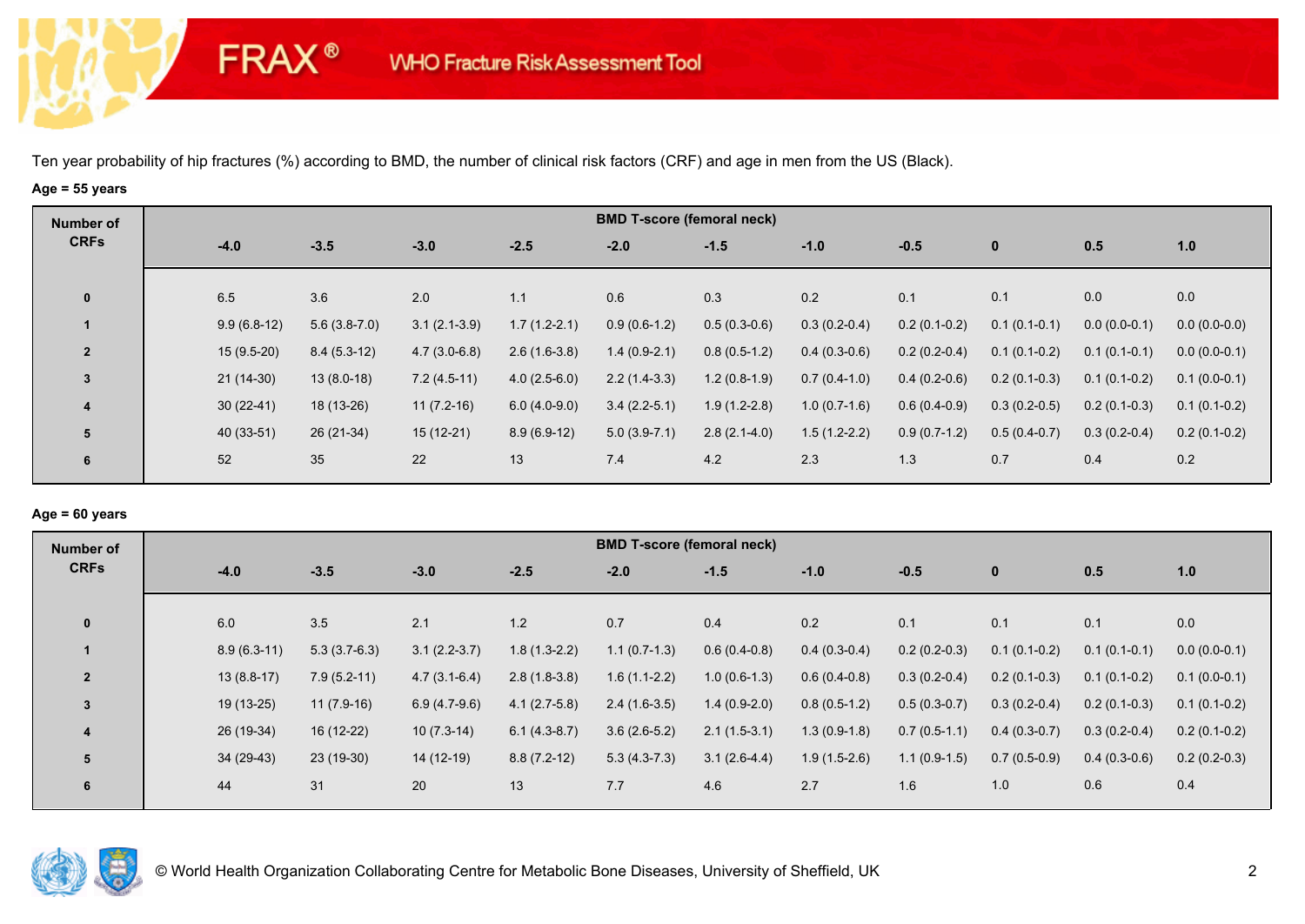# **Age = 65 years**

**FRAX®** 

| Number of      |        |                |                |                |                | <b>BMD T-score (femoral neck)</b> |                |                |                |                |                |                |
|----------------|--------|----------------|----------------|----------------|----------------|-----------------------------------|----------------|----------------|----------------|----------------|----------------|----------------|
| <b>CRFs</b>    | $-4.0$ |                | $-3.5$         | $-3.0$         | $-2.5$         | $-2.0$                            | $-1.5$         | $-1.0$         | $-0.5$         | $\mathbf 0$    | 0.5            | 1.0            |
| $\mathbf 0$    | 5.7    |                | 3.6            | 2.2            | 1.4            | 0.9                               | 0.5            | 0.3            | 0.2            | 0.1            | 0.1            | 0.1            |
|                |        | $8.2(5.9-9.3)$ | $5.2(3.7-5.9)$ | $3.3(2.3-3.7)$ | $2.0(1.4-2.3)$ | $1.3(0.9-1.5)$                    | $0.8(0.6-0.9)$ | $0.5(0.3-0.6)$ | $0.3(0.2-0.4)$ | $0.2(0.1-0.2)$ | $0.1(0.1-0.1)$ | $0.1(0.1-0.1)$ |
| $\overline{2}$ |        | $12(8.3-15)$   | $7.5(5.3-9.6)$ | $4.8(3.3-6.1)$ | $3.0(2.1-3.9)$ | $1.9(1.3-2.4)$                    | $1.2(0.8-1.5)$ | $0.7(0.5-0.9)$ | $0.4(0.3-0.6)$ | $0.3(0.2-0.4)$ | $0.2(0.1-0.2)$ | $0.1(0.1-0.2)$ |
| $\mathbf{3}$   |        | $16(12-21)$    | $11(7.9-14)$   | $6.9(5.0-9.1)$ | $4.3(3.1-5.8)$ | $2.7(1.9-3.7)$                    | $1.7(1.2-2.3)$ | $1.1(0.7-1.4)$ | $0.7(0.5-0.9)$ | $0.4(0.3-0.6)$ | $0.3(0.2-0.4)$ | $0.2(0.1-0.2)$ |
| 4              |        | 22 (18-29)     | $15(12-20)$    | $9.8(7.5-13)$  | $6.2(4.8-8.5)$ | $3.9(3.0-5.5)$                    | $2.5(1.9-3.4)$ | $1.5(1.2-2.2)$ | $1.0(0.7-1.4)$ | $0.6(0.5-0.9)$ | $0.4(0.3-0.6)$ | $0.3(0.2-0.4)$ |
| 5              |        | $30(26-37)$    | $20(18-26)$    | 14 (12-18)     | $8.8(7.7-12)$  | $5.6(4.9-7.6)$                    | $3.6(3.1-4.9)$ | $2.2(1.9-3.1)$ | $1.4(1.2-1.9)$ | $0.9(0.8-1.3)$ | $0.6(0.5-0.8)$ | $0.4(0.3-0.5)$ |
| 6              | 38     |                | 27             | 19             | 12             | 8.0                               | 5.1            | 3.2            | 2.0            | 1.3            | 0.8            | 0.5            |

### **Age = 70 years**

| Number of      |        | <b>BMD T-score (femoral neck)</b> |                |                |                |                |                |                |                |                |                |                |  |  |  |
|----------------|--------|-----------------------------------|----------------|----------------|----------------|----------------|----------------|----------------|----------------|----------------|----------------|----------------|--|--|--|
| <b>CRFs</b>    | $-4.0$ |                                   | $-3.5$         | $-3.0$         | $-2.5$         | $-2.0$         | $-1.5$         | $-1.0$         | $-0.5$         | $\mathbf{0}$   | 0.5            | 1.0            |  |  |  |
| $\mathbf{0}$   | 5.7    |                                   | 3.8            | 2.5            | 1.7            | 1.1            | 0.7            | 0.5            | 0.3            | 0.2            | 0.1            | 0.1            |  |  |  |
|                |        | $8.9(7.9-12)$                     | $6.0(5.3-7.9)$ | $4.0(3.5-5.3)$ | $2.7(2.3-3.5)$ | $1.8(1.5-2.3)$ | $1.2(1.0-1.5)$ | $0.8(0.7-1.0)$ | $0.5(0.4-0.7)$ | $0.3(0.3-0.5)$ | $0.2(0.2-0.3)$ | $0.2(0.1-0.2)$ |  |  |  |
| $\overline{2}$ |        | $14(11-18)$                       | $9.4(7.7-12)$  | $6.4(5.2-8.4)$ | $4.3(3.5-5.6)$ | $2.8(2.3-3.8)$ | $1.9(1.5-2.5)$ | $1.2(1.0-1.7)$ | $0.8(0.7-1.1)$ | $0.6(0.5-0.8)$ | $0.4(0.3-0.5)$ | $0.3(0.2-0.4)$ |  |  |  |
| 3              |        | $20(16-25)$                       | $14(11-18)$    | $9.9(7.7-13)$  | $6.7(5.2-8.5)$ | $4.5(3.5-5.8)$ | $3.0(2.3-3.8)$ | $2.0(1.5-2.6)$ | $1.3(1.0-1.7)$ | $0.9(0.7-1.2)$ | $0.6(0.5-0.8)$ | $0.4(0.3-0.5)$ |  |  |  |
| 4              |        | 29 (23-34)                        | $21(17-25)$    | $15(12-18)$    | $10(7.9-13)$   | $7.1(5.3-8.6)$ | $4.8(3.5-5.8)$ | $3.2(2.4-3.9)$ | $2.1(1.6-2.6)$ | $1.5(1.1-1.8)$ | $1.0(0.7-1.2)$ | $0.7(0.5-0.8)$ |  |  |  |
| 5              |        | $39(32-43)$                       | $30(24-33)$    | 22 (17-24)     | $16(12-17)$    | $11(8.2-12)$   | $7.4(5.6-8.2)$ | $5.0(3.7-5.6)$ | $3.4(2.5-3.8)$ | $2.3(1.8-2.6)$ | $1.6(1.2-1.8)$ | $1.1(0.8-1.2)$ |  |  |  |
| 6              | 50     |                                   | 40             | 31             | 23             | 16             | 11             | 7.8            | 5.3            | 3.7            | 2.5            | 1.7            |  |  |  |

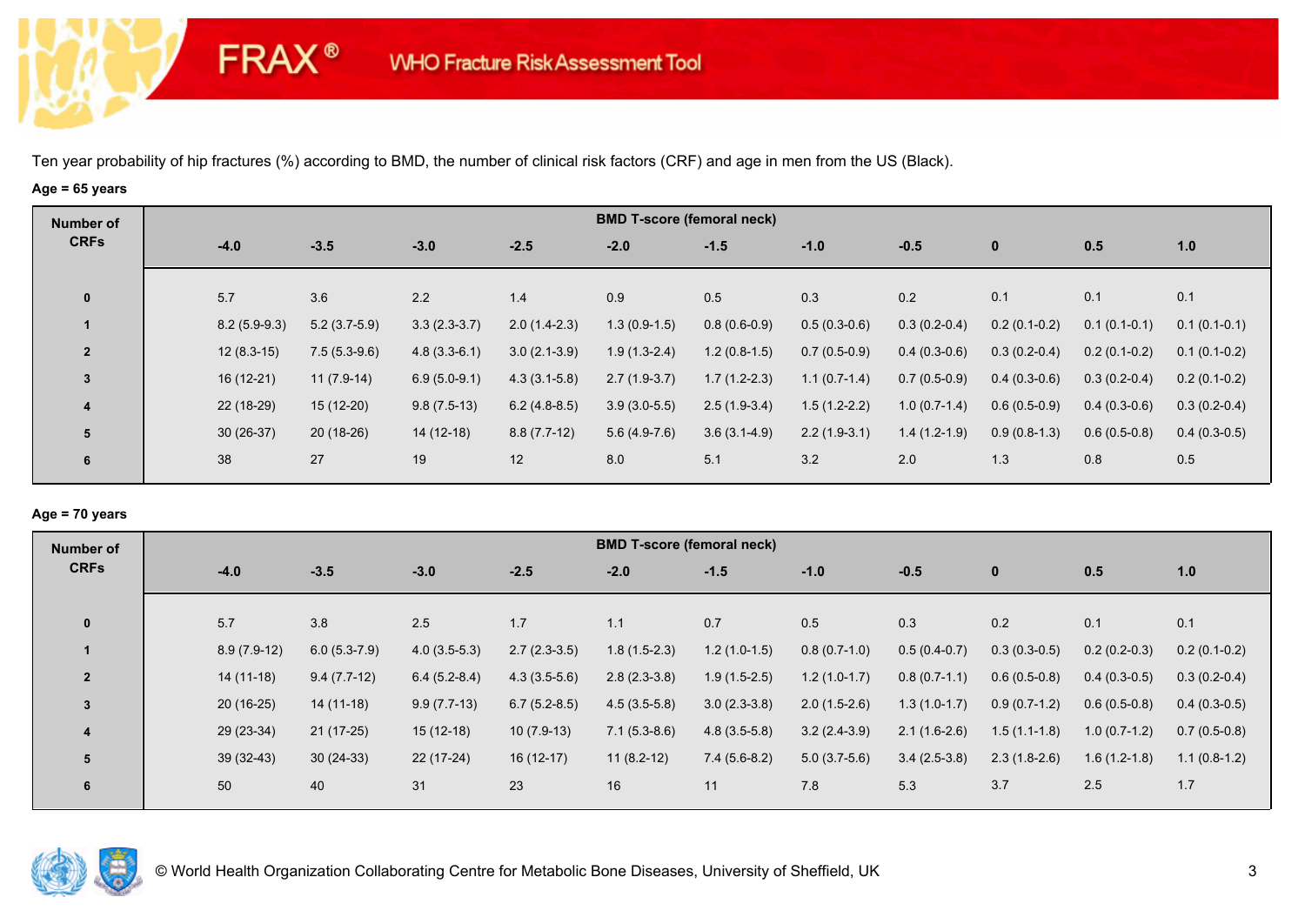# **Age = 75 years**

**FRAX®** 

| Number of      |              |               |               |                | <b>BMD T-score (femoral neck)</b> |                |                  |                |                |                |                |
|----------------|--------------|---------------|---------------|----------------|-----------------------------------|----------------|------------------|----------------|----------------|----------------|----------------|
| <b>CRFs</b>    | $-4.0$       | $-3.5$        | $-3.0$        | $-2.5$         | $-2.0$                            | $-1.5$         | $-1.0$           | $-0.5$         | $\mathbf 0$    | 0.5            | 1.0            |
| $\mathbf 0$    | 6.0          | 4.3           | 3.0           | 2.1            | 1.5                               | 1.0            | 0.7              | 0.5            | 0.4            | 0.3            | 0.2            |
|                | $11(8.3-23)$ | $7.9(5.9-17)$ | $5.7(4.2-12)$ | $4.0(3.0-8.7)$ | $2.8(2.1-6.2)$                    | $2.0(1.4-4.3)$ | $1.4(1.0-3.0)$   | $1.0(0.7-2.2)$ | $0.7(0.5-1.6)$ | $0.5(0.4-1.1)$ | $0.4(0.3-0.8)$ |
| $\overline{2}$ | $18(11-31)$  | $13(8.3-24)$  | $9.9(5.9-18)$ | $7.1(4.2-13)$  | $5.1(2.9-9.5)$                    | $3.6(2.0-6.8)$ | $2.5(1.4-4.8)$   | $1.8(1.0-3.5)$ | $1.3(0.7-2.5)$ | $0.9(0.5-1.8)$ | $0.7(0.4-1.3)$ |
| $\mathbf{3}$   | $27(16-40)$  | $21(11-32)$   | $16(8.3-25)$  | $12(5.9-19)$   | $8.6(4.2-14)$                     | $6.2(3.0-10)$  | $4.4(2.1 - 7.2)$ | $3.2(1.5-5.2)$ | $2.3(1.1-3.8)$ | $1.7(0.8-2.8)$ | $1.2(0.6-2.0)$ |
| 4              | $39(21-49)$  | $31(16-41)$   | $25(12-33)$   | 19 (8.7-25)    | $14(6.3-19)$                      | $10(4.5-14)$   | $7.3(3.1-10)$    | $5.4(2.3-7.4)$ | $3.9(1.6-5.4)$ | $2.9(1.2-3.9)$ | $2.1(0.8-2.9)$ |
| 5              | 50 (29-57)   | 43 (23-49)    | $35(17-41)$   | 28 (13-33)     | $21(9.3-25)$                      | $16(6.7-19)$   | $12(4.8-14)$     | $8.8(3.5-10)$  | $6.5(2.6-7.5)$ | $4.8(1.9-5.5)$ | $3.5(1.3-4.0)$ |
| 6              | 61           | 54            | 47            | 39             | 31                                | 24             | 18               | 14             | 10             | 7.7            | 5.7            |

### **Age = 80 years**

| <b>Number of</b> |        | <b>BMD T-score (femoral neck)</b> |               |               |               |                |                |                |                |                |                |                |  |  |  |
|------------------|--------|-----------------------------------|---------------|---------------|---------------|----------------|----------------|----------------|----------------|----------------|----------------|----------------|--|--|--|
| <b>CRFs</b>      | $-4.0$ |                                   | $-3.5$        | $-3.0$        | $-2.5$        | $-2.0$         | $-1.5$         | $-1.0$         | $-0.5$         | $\mathbf{0}$   | 0.5            | 1.0            |  |  |  |
| $\mathbf{0}$     | 6.2    |                                   | 4.6           | 3.4           | 2.5           | 1.9            | 1.4            | 1.0            | 0.8            | 0.6            | 0.4            | 0.3            |  |  |  |
|                  |        | $11(8.1-23)$                      | $8.4(6.0-18)$ | $6.3(4.5-14)$ | $4.7(3.3-10)$ | $3.5(2.4-7.8)$ | $2.6(1.8-5.8)$ | $1.9(1.3-4.3)$ | $1.5(1.0-3.3)$ | $1.1(0.8-2.5)$ | $0.8(0.6-1.9)$ | $0.6(0.4-1.4)$ |  |  |  |
| $\overline{2}$   |        | $18(11-31)$                       | $14(8.1-25)$  | $11(6.1-20)$  | $8.2(4.6-15)$ | $6.2(3.4-12)$  | $4.6(2.5-8.8)$ | $3.4(1.9-6.6)$ | $2.6(1.4-5.1)$ | $2.0(1.1-3.9)$ | $1.5(0.8-3.0)$ | $1.1(0.6-2.3)$ |  |  |  |
| $\overline{3}$   |        | $27(15-40)$                       | $22(11-33)$   | $17(8.5-27)$  | $13(6.4-22)$  | $10(4.8-17)$   | $7.7(3.6-13)$  | $5.8(2.7-9.8)$ | $4.5(2.0-7.6)$ | $3.4(1.5-5.9)$ | $2.6(1.2-4.5)$ | $2.0(0.9-3.4)$ |  |  |  |
| 4                |        | $37(20-48)$                       | $31(16-42)$   | 25 (12-35)    | $20(9.3-28)$  | $16(7.0-22)$   | $12(5.3-17)$   | $9.5(4.0-13)$  | $7.4(3.1-11)$  | $5.7(2.3-8.2)$ | $4.4(1.8-6.3)$ | $3.3(1.4-4.8)$ |  |  |  |
| 5                |        | 48 (27-55)                        | 42 (22-48)    | $35(17-41)$   | 29 (14-34)    | 24 (10-28)     | 19 (7.9-22)    | $15(6.0-18)$   | $12(4.6-14)$   | $9.1(3.6-11)$  | $7.1(2.7-8.6)$ | $5.5(2.1-6.7)$ |  |  |  |
| 6                | 59     |                                   | 53            | 47            | 40            | 33             | 27             | 22             | 18             | 14             | 11             | 8.6            |  |  |  |